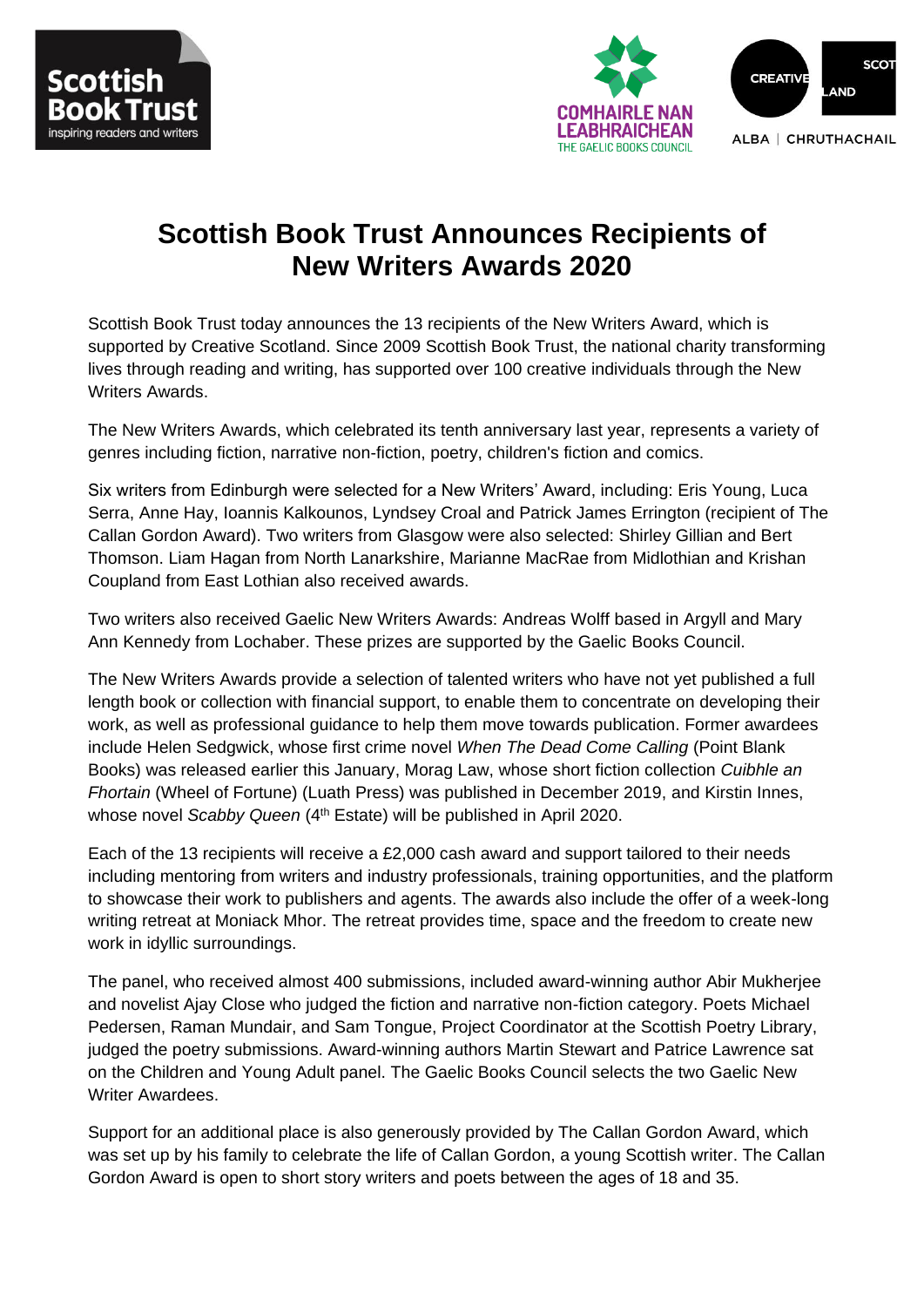



## **Marc Lambert, CEO of Scottish Book Trust, said:**

"Congratulations to our thirteen New Writers Awardees, who join the likes of Graeme Macrae Burnet, Helen Sedgwick and Kirsty Logan. The standard of applications continues to be consistently high, demonstrating the wealth of talent in Scotland. The New Writers Awards provide one-on-one support for current projects, as well as guidance for the future. All of us at Scottish Book Trust look forward to the fruits of the New Writers' projects."

## **Alan Bett, Literature Officer at Creative Scotland, said:**

"This programme from Scottish Book Trust feeds the literature sector annually with new and exciting voices from Scotland. As in previous years, we are sure that these thirteen names will soon feature on book spines and festival programmes. The New Writers Awards go beyond providing writers with mentoring and time to develop their craft, and cover the many practical elements that are essential for a career as a contemporary writer. Many congratulations to all those selected."

# **Alison Lang, Director of the Gaelic Books Council, said:**

"The New Writers Awards have given a number of Gaelic writers a head start in their careers over the past ten years, and we are delighted that Andreas Woolf and Mary Ann Kennedy will join this year's cohort and enjoy the support of Scottish Book Trust and of their peers writing in English and Scots, as well as expert advice from their Gaelic mentors. Our congratulations go to all the recipients, and we wish them well in the coming year."

#### **Patrick James Errington, New Writers Awardee 2020, said:**

"I'm immensely grateful to Scottish Book Trust for supporting writers who make their homes here in Scotland. In times of walls and borders, it's an enormous gift to be so warmly adopted by one's country and an honour to be entrusted with helping to keep alive the memory of one of its poets – I hope I can live up to the task."

The New Writers Showcase, a celebration of work by the New Writers Awardees of 2019, will be held on 30 January at Assembly Roxy in Edinburgh. The event is an opportunity to hear some of the most exciting new talent in Scotland perform their work, as last year's awardees mark the end of their year. More details and ticket information can be found [here.](https://www.scottishbooktrust.com/writing-and-authors/new-writers-awards/new-writers-awards-showcase)

Ends

#### **Notes to Editors**

For all media enquiries, please contact PR & Marketing Manager Keara Donnachie: Keara.Donnachie@scottishbooktrust.com or 0131 524 0184.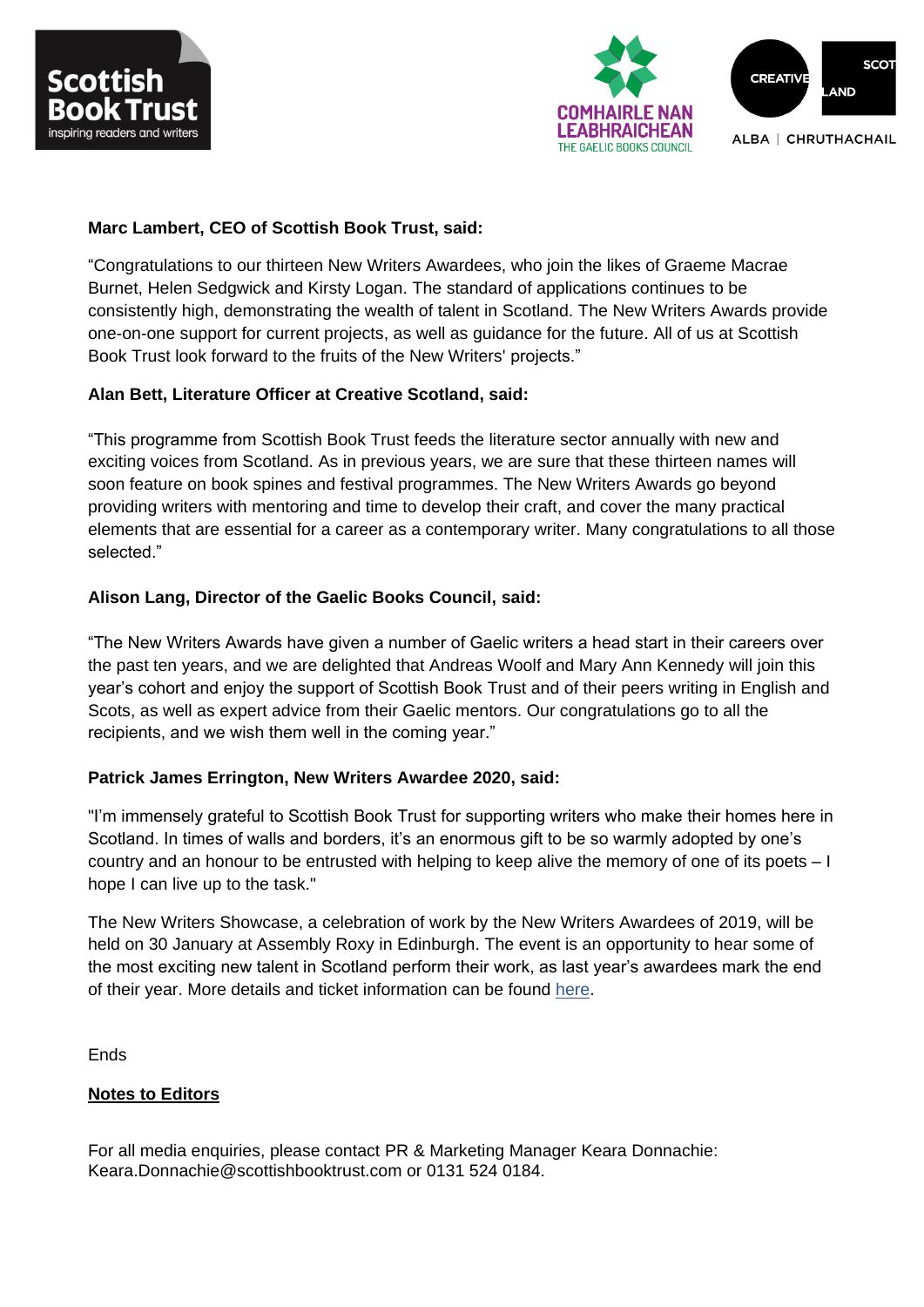



## **The full list of the 2020 New Writers Awardees is as follows:**

Poetry

Marianne MacRae

Anne Hay

Ioannis Kalkounos

## Children's and Young Adult

Lyndsey Croal

Krishan Coupland

|  | <b>Fiction and Narrative Non-Fiction</b> |
|--|------------------------------------------|
|  |                                          |

Shirley Gillan

Bert Thomson

Liam Hagan

Eris Young

Luca Serra

# The Callan Gordon Award

Patrick James Errington

### Gaelic

Mary Ann Kennedy

Andreas Wolff

**Scottish Book Trust**